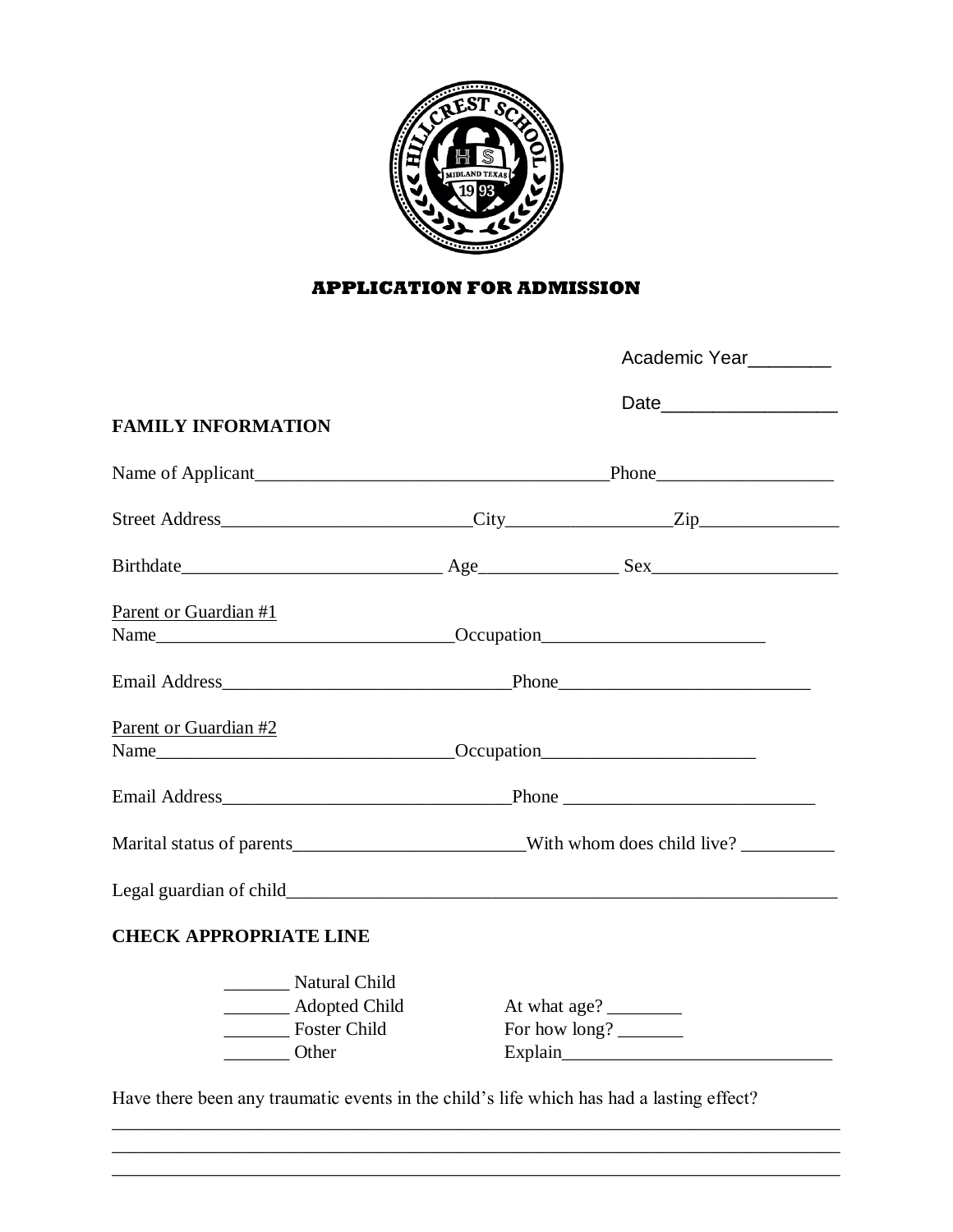| Do other family members have difficulties with academics, attention and/or hyperactivity?<br>The Yes The No If yes, please describe<br>How did you find out about Hillcrest School and/or who referred you? _______________________________<br>,我们也不会有什么。""我们的人,我们也不会有什么?""我们的人,我们也不会有什么?""我们的人,我们也不会有什么?""我们的人,我们也不会有什么?""我们的人<br>EDUCATIONAL INFORMATION<br>Current School<br><u>Current School</u><br><u> 1989 - Johann Stoff, amerikansk politiker (* 1908)</u><br>Has child received any special education or tutoring? The Task Conservation of the Vesterman Message<br>No<br>,我们也不能在这里的时候,我们也不能在这里的时候,我们也不能会在这里的时候,我们也不能会在这里的时候,我们也不能会在这里的时候,我们也不能会在这里的时候,我们也不<br>Has child received psychological counseling?<br>$Yes$ No<br>No<br>Has child ever been in a residential educational and/or treatment program? _____Yes _____No<br>,我们也不能在这里的时候,我们也不能在这里的时候,我们也不能会在这里的时候,我们也不能会在这里的时候,我们也不能会在这里的时候,我们也不能会在这里的时候,我们也不<br>Has child repeated a grade? _______Yes _______No | List names and ages of brothers and sisters. Indicate by a check if sibling is living in the home. |  |  |  |  |  |  |  |
|----------------------------------------------------------------------------------------------------------------------------------------------------------------------------------------------------------------------------------------------------------------------------------------------------------------------------------------------------------------------------------------------------------------------------------------------------------------------------------------------------------------------------------------------------------------------------------------------------------------------------------------------------------------------------------------------------------------------------------------------------------------------------------------------------------------------------------------------------------------------------------------------------------------------------------------------------------------------------------|----------------------------------------------------------------------------------------------------|--|--|--|--|--|--|--|
|                                                                                                                                                                                                                                                                                                                                                                                                                                                                                                                                                                                                                                                                                                                                                                                                                                                                                                                                                                                  |                                                                                                    |  |  |  |  |  |  |  |
|                                                                                                                                                                                                                                                                                                                                                                                                                                                                                                                                                                                                                                                                                                                                                                                                                                                                                                                                                                                  |                                                                                                    |  |  |  |  |  |  |  |
|                                                                                                                                                                                                                                                                                                                                                                                                                                                                                                                                                                                                                                                                                                                                                                                                                                                                                                                                                                                  |                                                                                                    |  |  |  |  |  |  |  |
|                                                                                                                                                                                                                                                                                                                                                                                                                                                                                                                                                                                                                                                                                                                                                                                                                                                                                                                                                                                  |                                                                                                    |  |  |  |  |  |  |  |
|                                                                                                                                                                                                                                                                                                                                                                                                                                                                                                                                                                                                                                                                                                                                                                                                                                                                                                                                                                                  |                                                                                                    |  |  |  |  |  |  |  |
|                                                                                                                                                                                                                                                                                                                                                                                                                                                                                                                                                                                                                                                                                                                                                                                                                                                                                                                                                                                  |                                                                                                    |  |  |  |  |  |  |  |
|                                                                                                                                                                                                                                                                                                                                                                                                                                                                                                                                                                                                                                                                                                                                                                                                                                                                                                                                                                                  |                                                                                                    |  |  |  |  |  |  |  |
|                                                                                                                                                                                                                                                                                                                                                                                                                                                                                                                                                                                                                                                                                                                                                                                                                                                                                                                                                                                  |                                                                                                    |  |  |  |  |  |  |  |
|                                                                                                                                                                                                                                                                                                                                                                                                                                                                                                                                                                                                                                                                                                                                                                                                                                                                                                                                                                                  |                                                                                                    |  |  |  |  |  |  |  |
|                                                                                                                                                                                                                                                                                                                                                                                                                                                                                                                                                                                                                                                                                                                                                                                                                                                                                                                                                                                  |                                                                                                    |  |  |  |  |  |  |  |
| Has child been in a special program for behavioral challenges? _______Yes _____                                                                                                                                                                                                                                                                                                                                                                                                                                                                                                                                                                                                                                                                                                                                                                                                                                                                                                  |                                                                                                    |  |  |  |  |  |  |  |
|                                                                                                                                                                                                                                                                                                                                                                                                                                                                                                                                                                                                                                                                                                                                                                                                                                                                                                                                                                                  |                                                                                                    |  |  |  |  |  |  |  |
|                                                                                                                                                                                                                                                                                                                                                                                                                                                                                                                                                                                                                                                                                                                                                                                                                                                                                                                                                                                  |                                                                                                    |  |  |  |  |  |  |  |
|                                                                                                                                                                                                                                                                                                                                                                                                                                                                                                                                                                                                                                                                                                                                                                                                                                                                                                                                                                                  |                                                                                                    |  |  |  |  |  |  |  |
|                                                                                                                                                                                                                                                                                                                                                                                                                                                                                                                                                                                                                                                                                                                                                                                                                                                                                                                                                                                  |                                                                                                    |  |  |  |  |  |  |  |
|                                                                                                                                                                                                                                                                                                                                                                                                                                                                                                                                                                                                                                                                                                                                                                                                                                                                                                                                                                                  |                                                                                                    |  |  |  |  |  |  |  |
|                                                                                                                                                                                                                                                                                                                                                                                                                                                                                                                                                                                                                                                                                                                                                                                                                                                                                                                                                                                  |                                                                                                    |  |  |  |  |  |  |  |
| Reason<br><u>Reason</u>                                                                                                                                                                                                                                                                                                                                                                                                                                                                                                                                                                                                                                                                                                                                                                                                                                                                                                                                                          |                                                                                                    |  |  |  |  |  |  |  |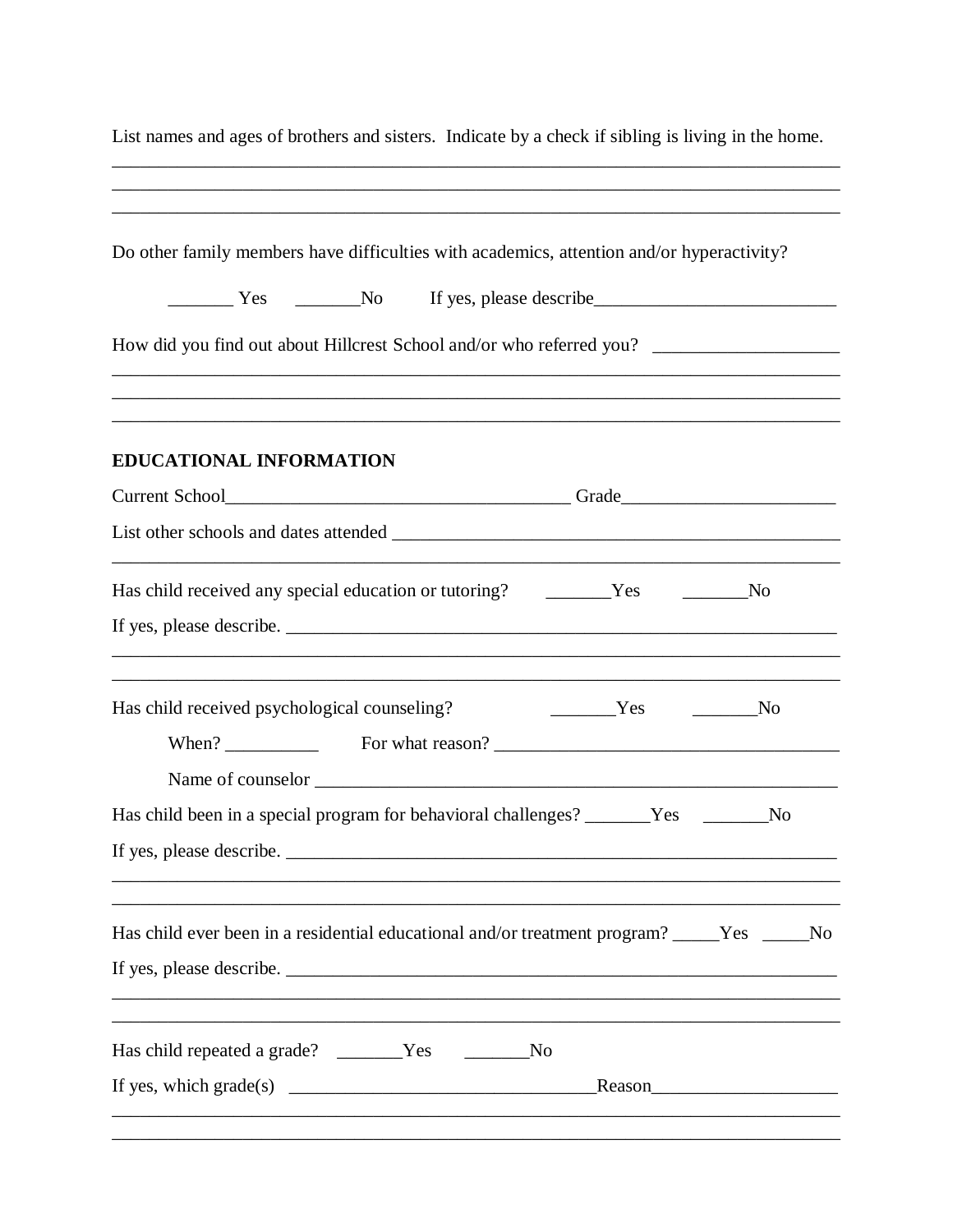At what point did you suspect that your child might have learning problems? \_\_\_\_\_\_\_\_\_\_\_\_\_\_\_\_\_\_\_\_\_\_\_\_\_\_\_\_\_\_\_\_\_\_

\_\_\_\_\_\_\_\_\_\_\_\_\_\_\_\_\_\_\_\_\_\_\_\_\_\_\_\_\_\_\_\_\_\_\_\_\_\_\_\_\_\_\_\_\_\_\_\_\_\_\_\_\_\_\_\_\_\_\_\_\_\_\_\_\_\_\_\_\_\_\_\_\_\_\_\_\_\_

| <b>CHECK AND EXPLAIN THE DIFFICULTIES YOUR CHILD HAS:</b> |                                                                                   |
|-----------------------------------------------------------|-----------------------------------------------------------------------------------|
| Math                                                      | ___________ Study Skills                                                          |
| Reading                                                   | Organizational Skills                                                             |
|                                                           | Behavior                                                                          |
| <b>Handwriting</b>                                        | Motor Control                                                                     |
| Language                                                  | Hearing                                                                           |
| Speech                                                    | Vision                                                                            |
| <b>Attention</b>                                          | Orthopedic                                                                        |
| Hyperactivity                                             | Other                                                                             |
| <b>Example 21 Relationship with Peers</b>                 |                                                                                   |
| Relationship with Parents                                 |                                                                                   |
| <b>Example 2.1 Relationship with Teachers</b>             |                                                                                   |
|                                                           | ,我们也不能在这里的时候,我们也不能在这里的时候,我们也不能不能不能不能不能不能不能不能不能不能不能不能不能不能不能。""我们不能不能不能不能不能不能不能不能不能 |
|                                                           | <b>CHECK APPLICABLE ASSESSMENTS</b> (Please attach copies of assessment reports.) |
|                                                           | Attention Deficit Disorder Where _______________ Date ___________________________ |
|                                                           | Psychological Where Date                                                          |
| Speech/Language                                           |                                                                                   |
| Hearing                                                   |                                                                                   |
| Vision                                                    |                                                                                   |

What diagnosis has been given for your child's learning difficulties?\_\_\_\_\_\_\_\_\_\_\_\_\_\_\_\_\_\_\_\_\_\_\_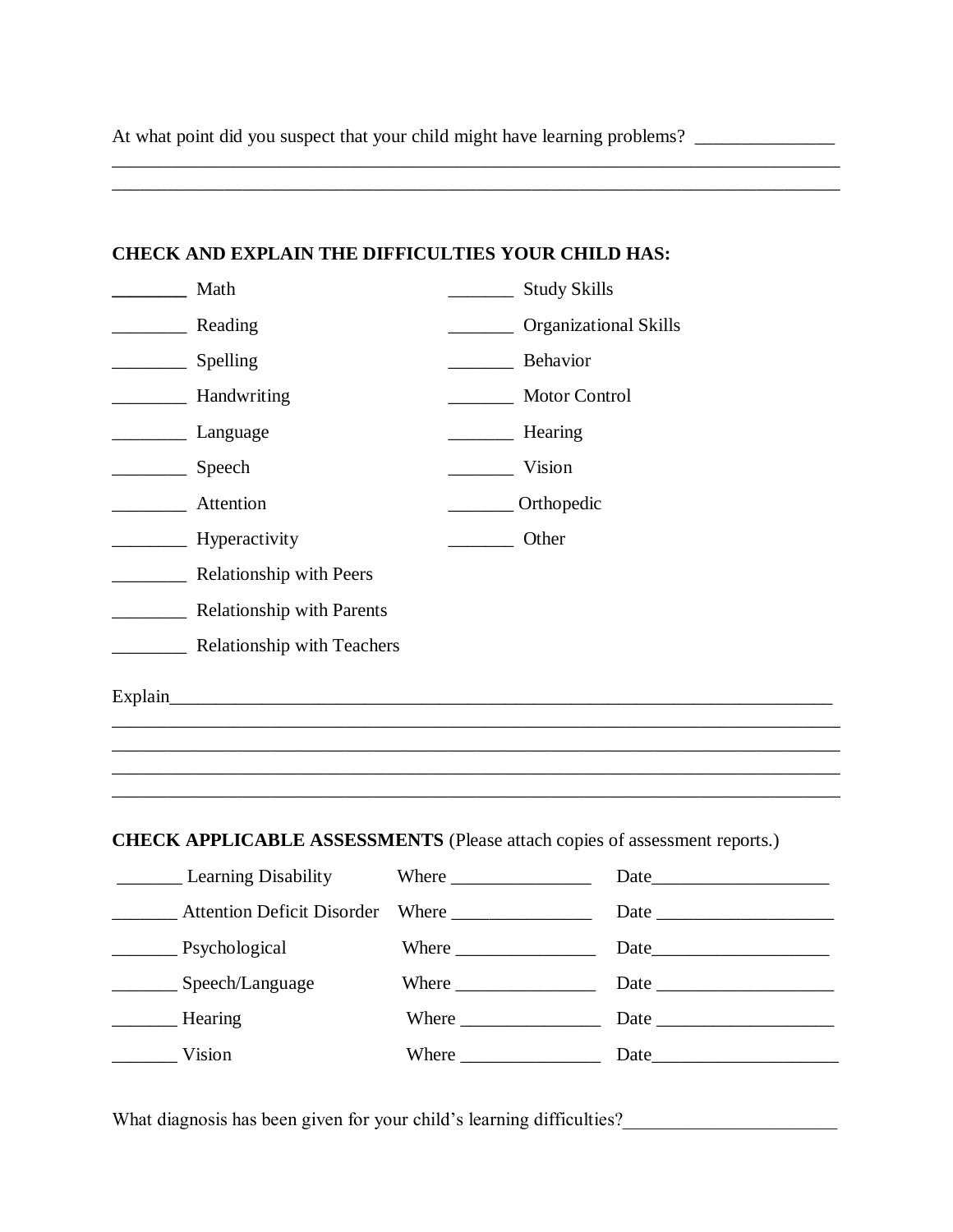Please provide any additional information about your child that would be helpful in planning his/her individual program.

#### **MEDICAL INFORMATION**

List substances to which child is allergic and describe allergic reaction.

| Please list medical conditions which were significant (high fever, accidents, etc.)                                                                                            |
|--------------------------------------------------------------------------------------------------------------------------------------------------------------------------------|
| ,我们也不会有什么。""我们的人,我们也不会有什么?""我们的人,我们也不会有什么?""我们的人,我们也不会有什么?""我们的人,我们也不会有什么?""我们的人                                                                                               |
|                                                                                                                                                                                |
| Is child currently on regular medication? _________ If Yes, complete following.<br>,我们也不能在这里的时候,我们也不能在这里的时候,我们也不能会在这里的时候,我们也不能会在这里的时候,我们也不能会在这里的时候,我们也不能会在这里的时候,我们也不           |
|                                                                                                                                                                                |
| HANDEDNESS _________Right handed _________Left handed ________Ambidextrous<br>Does child wear glasses? ____________ If Yes, should he/she wear them at all times? ____________ |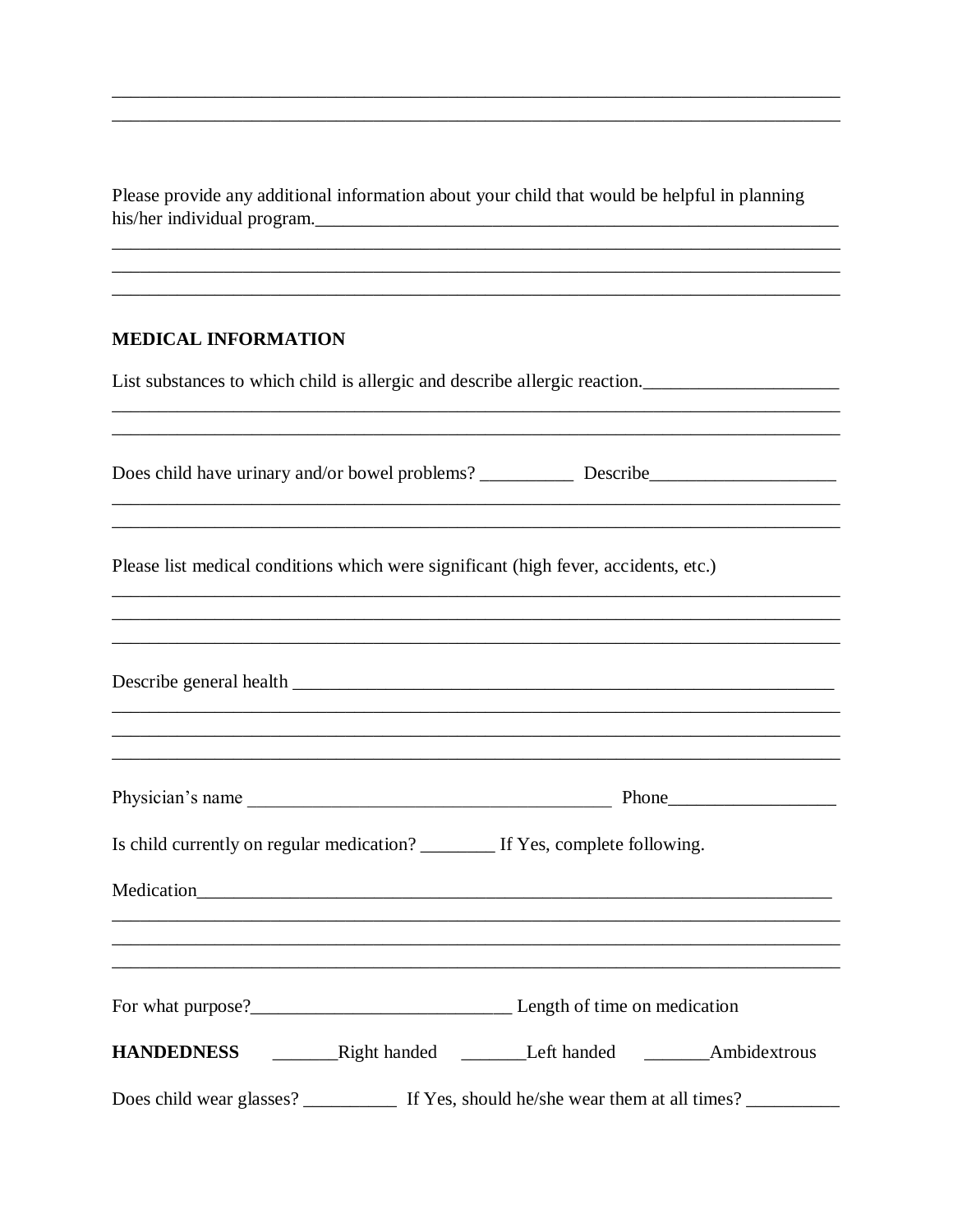### **GENERAL INFORMATION**

| List what child does with free time.                                                                      |
|-----------------------------------------------------------------------------------------------------------|
|                                                                                                           |
| List what child does not like to do.                                                                      |
|                                                                                                           |
| List child's hobbies or interests.                                                                        |
|                                                                                                           |
| List child's greatest strengths and weaknesses.<br><u>List</u> child's greatest strengths and weaknesses. |
|                                                                                                           |
|                                                                                                           |

#### *DEFINITION OF LEARNING DIFFERENT*

*A language-learning different child shall be defined as a child with average or above-average intelligence, with adequate vision and hearing, without primary emotional disturbance who has failed or is a high risk to fail when exposed to school experiences using conventional educational techniques. Language-learning differences are the result of auditory and visual processing dysfunction and include the specific language disorder, dyslexia and the related disorders of ADD/ADHD, specific math disability, specific written expression disability, specific oral language disorder, a developmental motor disorder.*

#### *NOTICE OF NONDISCRIMINATORY POLICY AS TO STUDENTS*

*The Hillcrest School admits students or any race, color, national and ethnic origin to all rights, privileges, programs, and activities generally accorded or made available to students at the school. It does not discriminate on the basis of race, color, national and ethnic origin in administration of its education policies, scholarship and loan programs, and athletic and other school administered programs.*



2800 North A Street Midland, Texas 79705 432.570.7444 432.684.9675 [www.hillcrestschool.org](http://www.hillcrestschool.org/)